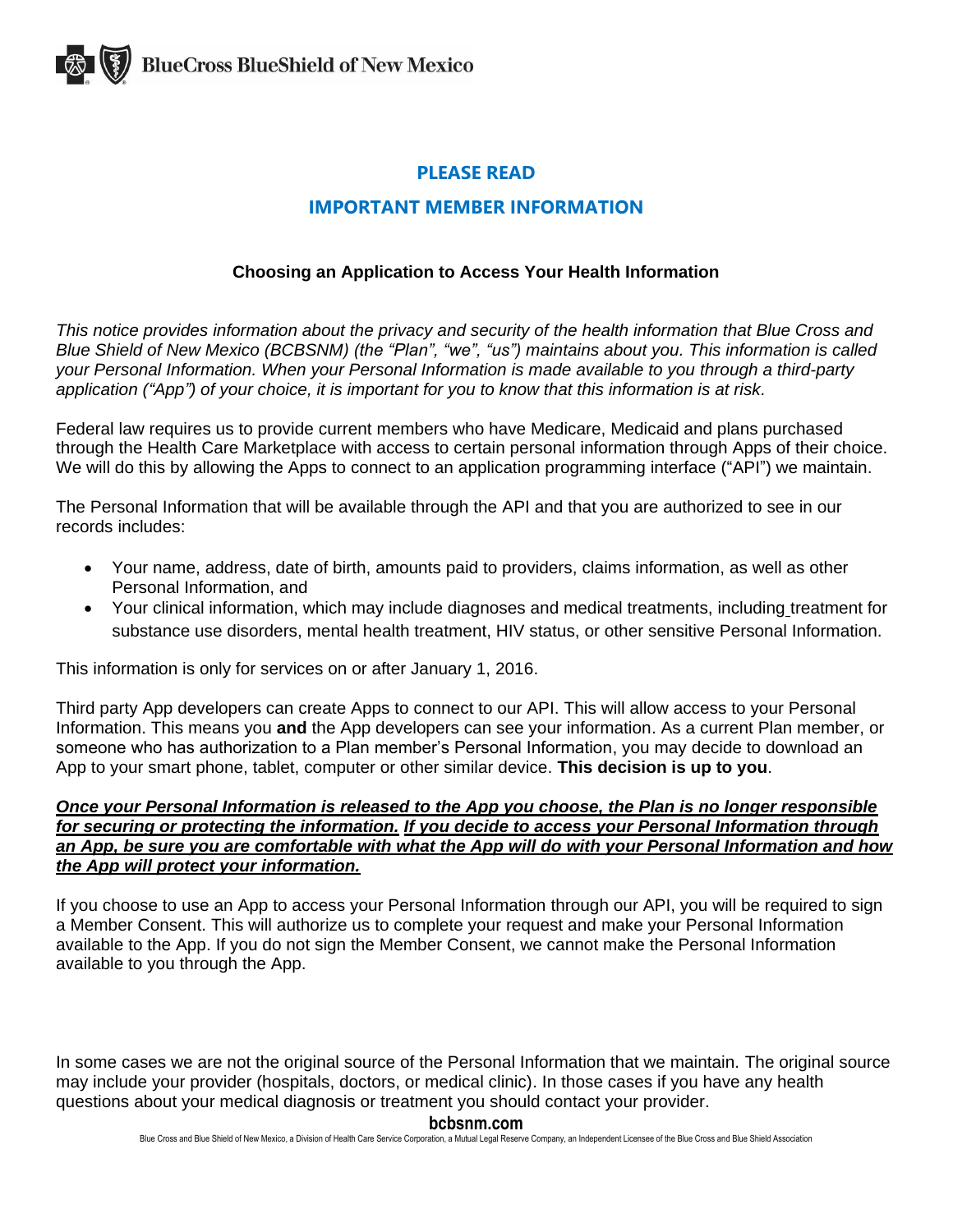

# **Choosing An App with Strong Privacy and Security Standards**

It is important to understand that if you download an App to access your Personal Information, the App you select will have access to all of your Personal Information that the Plan maintains. This includes your sensitive Personal Information as described above.

You should carefully review the App's privacy policy. It should describe how the App will protect, use, disclose, and possibly sell your Personal Information. If an App does not have a privacy policy, we do not recommend that members choose the App for connection with our API.

## **Here are some things you may wish to consider when selecting an App:**

- Will this App *sell* my data for any reason, such as research or advertising?
- Will this App *share* my data with third parties? If so, with whom? For what purpose?
- How will this App *use* my data?
- Will the App allow me to limit how it uses, discloses, or sells my data?
- If I no longer want to use this App, or if I no longer want this App to have access to my Personal Information, can I terminate the App's access to my data? If so, how difficult will it be to terminate access?
- What is the App's policy for *deleting* my data once I terminate access? Do I have to do more than just delete the App from my device?
- How will this App inform me of changes in its privacy practices?
- Will the App collect non-health data from my device, such as my location?
- What **security measures** does this App use to protect my data?
- What impact could sharing my data with this App have on others, such as my family members?
- Will the App allow me to correct any data that is not accurate?
- Does the App have a process for collecting and responding to user complaints?

Be careful to choose an App with strong privacy and security standards. If you are not satisfied with the answers an App's privacy policy has for these questions, you may not want to use the App.

#### **Apps, Member's Rights, and Privacy Enforcement**

The U.S. Department of Health and Human Services' Office for Civil Rights (OCR) enforces the HIPAA Privacy, Security, and Breach Notification Rules. The Plan is subject to HIPAA as are most health care providers, such as hospitals, doctors, clinics and dentists. Most Apps will not be subject to HIPAA.

You can find more information about your rights under HIPAA and who is required to comply with HIPAA here: [https://www.hhs.gov/hipaa/for-individuals/index.html.](https://www.hhs.gov/hipaa/for-individuals/index.html)

#### **bcbsnm.com**